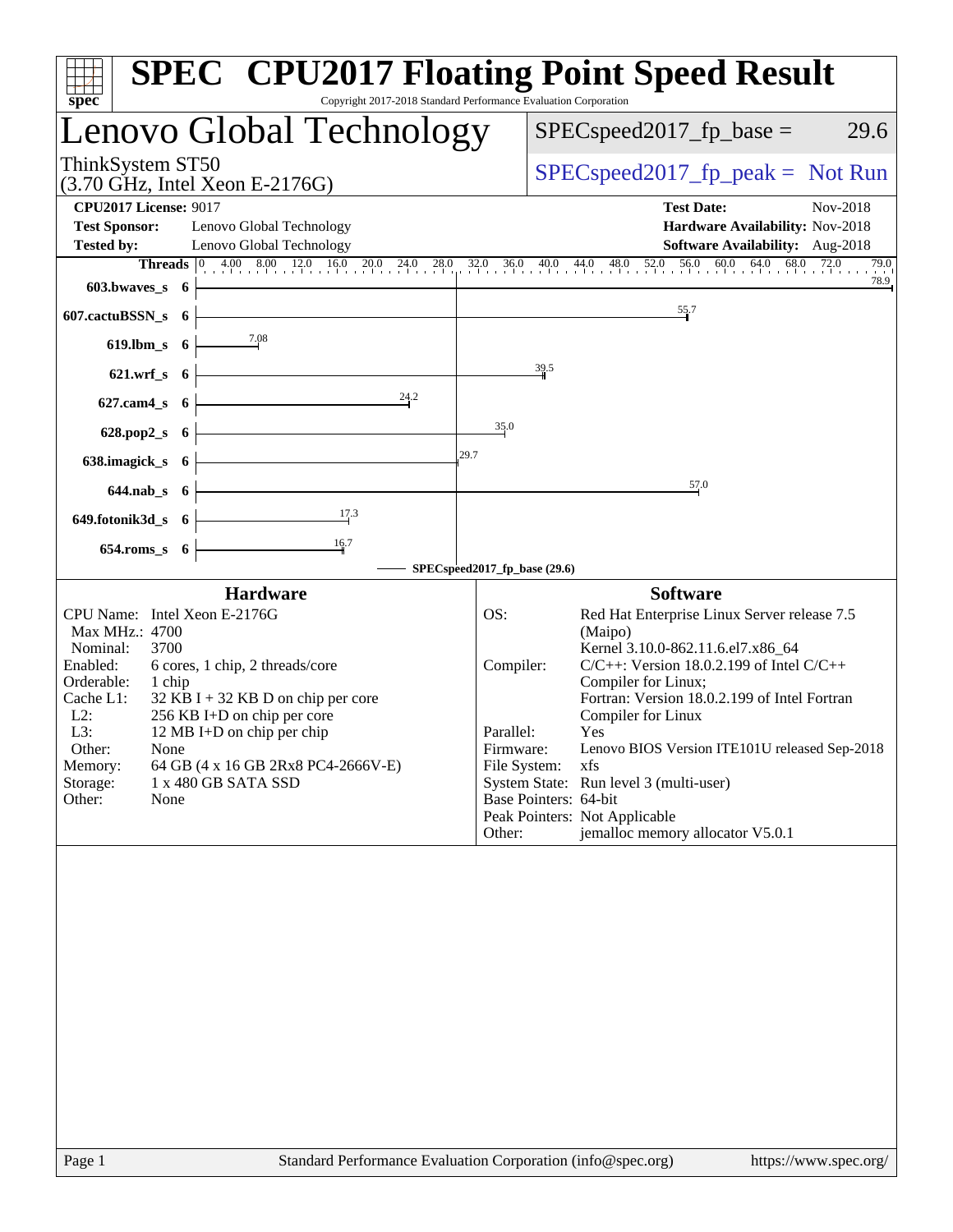

#### **[SPEC CPU2017 Floating Point Speed Result](http://www.spec.org/auto/cpu2017/Docs/result-fields.html#SPECCPU2017FloatingPointSpeedResult)** Copyright 2017-2018 Standard Performance Evaluation Corporation

## Lenovo Global Technology

(3.70 GHz, Intel Xeon E-2176G)

ThinkSystem ST50  $SPEC speed2017$  [p\_peak = Not Run

 $SPEC speed2017<sub>fp</sub> base = 29.6$ 

**[Test Sponsor:](http://www.spec.org/auto/cpu2017/Docs/result-fields.html#TestSponsor)** Lenovo Global Technology **[Hardware Availability:](http://www.spec.org/auto/cpu2017/Docs/result-fields.html#HardwareAvailability)** Nov-2018 **[Tested by:](http://www.spec.org/auto/cpu2017/Docs/result-fields.html#Testedby)** Lenovo Global Technology **[Software Availability:](http://www.spec.org/auto/cpu2017/Docs/result-fields.html#SoftwareAvailability)** Aug-2018

**[CPU2017 License:](http://www.spec.org/auto/cpu2017/Docs/result-fields.html#CPU2017License)** 9017 **[Test Date:](http://www.spec.org/auto/cpu2017/Docs/result-fields.html#TestDate)** Nov-2018

#### **[Results Table](http://www.spec.org/auto/cpu2017/Docs/result-fields.html#ResultsTable)**

|                          | <b>Base</b>                |                |                |                |       |                | <b>Peak</b> |                |                |              |                |              |                |              |
|--------------------------|----------------------------|----------------|----------------|----------------|-------|----------------|-------------|----------------|----------------|--------------|----------------|--------------|----------------|--------------|
| <b>Benchmark</b>         | <b>Threads</b>             | <b>Seconds</b> | Ratio          | <b>Seconds</b> | Ratio | <b>Seconds</b> | Ratio       | <b>Threads</b> | <b>Seconds</b> | <b>Ratio</b> | <b>Seconds</b> | <b>Ratio</b> | <b>Seconds</b> | <b>Ratio</b> |
| $603.bwaves$ s           | 6                          | 747            | 78.9           | 748            | 78.9  | 748            | 78.9        |                |                |              |                |              |                |              |
| 607.cactuBSSN s          | 6                          | 299            | 55.7           | 299            | 55.8  | 300            | 55.6        |                |                |              |                |              |                |              |
| $619.$ lbm s             | 6                          | 740            | 7.08           | 741            | 7.07  | 740            | 7.08        |                |                |              |                |              |                |              |
| $621.wrf$ s              | 6                          | 337            | 39.3           | 335            | 39.5  | 335            | 39.5        |                |                |              |                |              |                |              |
| $627$ .cam $4 \text{ s}$ | 6                          | 367            | 24.1           | 367            | 24.2  | 367            | 24.2        |                |                |              |                |              |                |              |
| $628.pop2_s$             | 6                          | 339            | 35.0           | <b>339</b>     | 35.0  | 339            | 35.0        |                |                |              |                |              |                |              |
| 638.imagick_s            | 6                          | 486            | 29.7           | 486            | 29.7  | 486            | 29.7        |                |                |              |                |              |                |              |
| $644$ .nab s             | 6                          | 307            | 57.0           | 306            | 57.0  | 307            | 57.0        |                |                |              |                |              |                |              |
| 649.fotonik3d_s          | 6                          | 526            | 17.3           | 526            | 17.3  | 526            | 17.3        |                |                |              |                |              |                |              |
| $654$ .roms_s            | 6                          | 940            | 16.8           | 952            | 16.5  | 943            | <b>16.7</b> |                |                |              |                |              |                |              |
|                          | $SPEC speed2017$ fp base = |                | 29.6           |                |       |                |             |                |                |              |                |              |                |              |
|                          | $SPECspeed2017_fp\_peak =$ |                | <b>Not Run</b> |                |       |                |             |                |                |              |                |              |                |              |

Results appear in the [order in which they were run.](http://www.spec.org/auto/cpu2017/Docs/result-fields.html#RunOrder) Bold underlined text [indicates a median measurement](http://www.spec.org/auto/cpu2017/Docs/result-fields.html#Median).

#### **[Operating System Notes](http://www.spec.org/auto/cpu2017/Docs/result-fields.html#OperatingSystemNotes)**

Stack size set to unlimited using "ulimit -s unlimited"

### **[General Notes](http://www.spec.org/auto/cpu2017/Docs/result-fields.html#GeneralNotes)**

Environment variables set by runcpu before the start of the run: KMP\_AFFINITY = "granularity=fine,compact,1,0" LD\_LIBRARY\_PATH = "/home/cpu2017-1.0.5-ic18.0u2/lib/ia32:/home/cpu2017-1.0.5-ic18.0u2/lib/intel64" LD\_LIBRARY\_PATH = "\$LD\_LIBRARY\_PATH:/home/cpu2017-1.0.5-ic18.0u2/je5.0.1-32:/home/cpu2017-1.0.5-ic18.0u2/je5.0.1-64" OMP\_STACKSIZE = "192M"

 Binaries compiled on a system with 1x Intel Core i7-6700K CPU + 32GB RAM memory using Redhat Enterprise Linux 7.5 Transparent Huge Pages enabled by default Prior to runcpu invocation Filesystem page cache synced and cleared with: sync; echo 3> /proc/sys/vm/drop\_caches Yes: The test sponsor attests, as of date of publication, that CVE-2017-5754 (Meltdown) is mitigated in the system as tested and documented. Yes: The test sponsor attests, as of date of publication, that CVE-2017-5753 (Spectre variant 1) is mitigated in the system as tested and documented. Yes: The test sponsor attests, as of date of publication, that CVE-2017-5715 (Spectre variant 2) is mitigated in the system as tested and documented. jemalloc, a general purpose malloc implementation built with the RedHat Enterprise 7.5, and the system compiler gcc 4.8.5 sources available from jemalloc.net or <https://github.com/jemalloc/jemalloc/releases>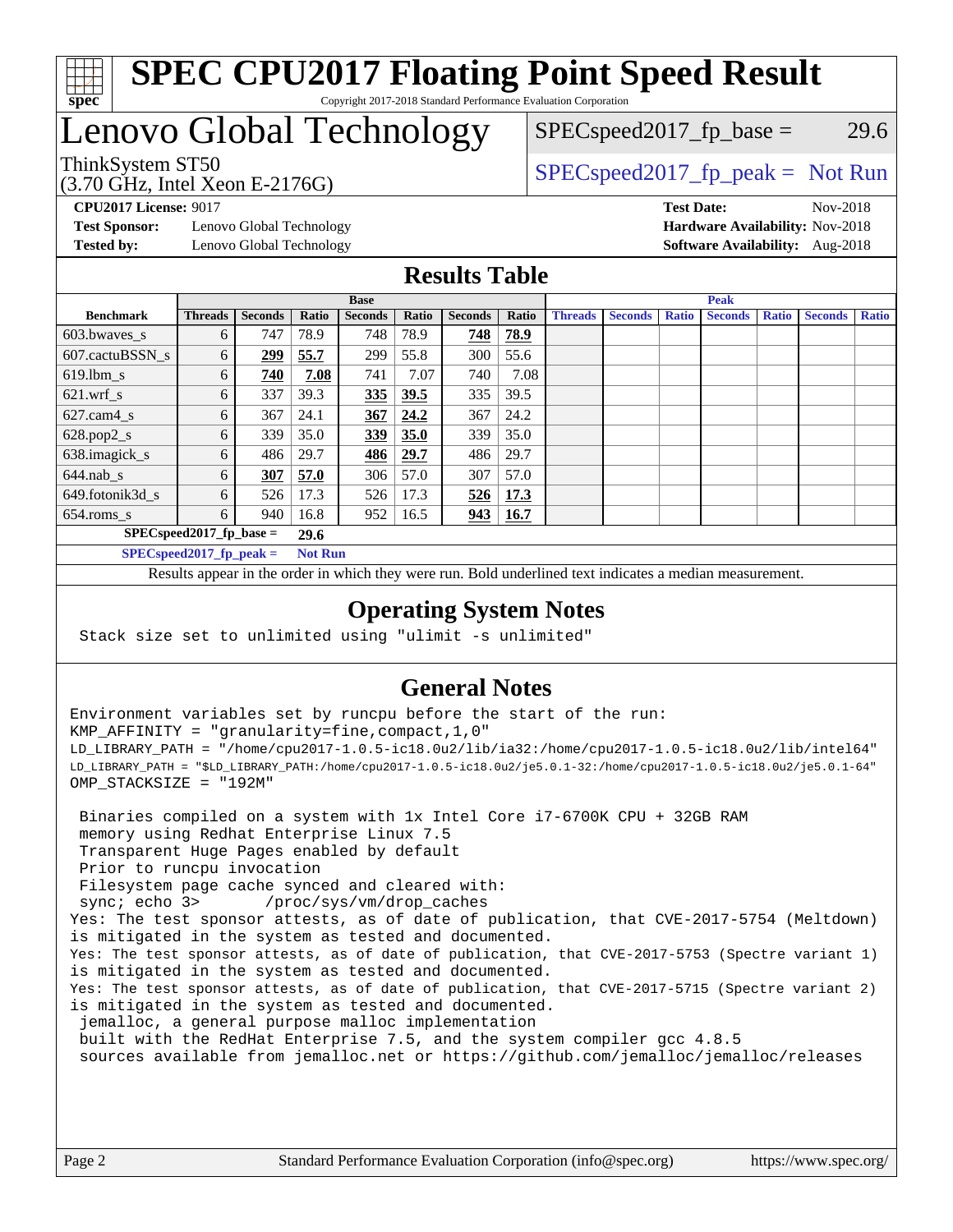| Lenovo Global Technology<br>ThinkSystem ST50<br>$(3.70 \text{ GHz}, \text{Intel Xeon E-2176G})$             |                          |                                                                                    |                                 |
|-------------------------------------------------------------------------------------------------------------|--------------------------|------------------------------------------------------------------------------------|---------------------------------|
|                                                                                                             |                          | $SPEC speed2017fr base =$                                                          | 29.6                            |
|                                                                                                             |                          | $SPEC speed2017fr peak = Not Run$                                                  |                                 |
| <b>CPU2017 License: 9017</b>                                                                                |                          | <b>Test Date:</b>                                                                  | Nov-2018                        |
| <b>Test Sponsor:</b><br>Lenovo Global Technology                                                            |                          |                                                                                    | Hardware Availability: Nov-2018 |
| <b>Tested by:</b><br>Lenovo Global Technology                                                               |                          |                                                                                    | Software Availability: Aug-2018 |
|                                                                                                             | <b>Platform Notes</b>    |                                                                                    |                                 |
| Sysinfo program /home/cpu2017-1.0.5-ic18.0u2/bin/sysinfo                                                    |                          |                                                                                    |                                 |
| Rev: r5974 of 2018-05-19 9bcde8f2999c33d61f64985e45859ea9                                                   |                          |                                                                                    |                                 |
| running on st50 Fri Nov 2 11:22:37 2018                                                                     |                          |                                                                                    |                                 |
|                                                                                                             |                          |                                                                                    |                                 |
| SUT (System Under Test) info as seen by some common utilities.<br>For more information on this section, see |                          |                                                                                    |                                 |
| https://www.spec.org/cpu2017/Docs/config.html#sysinfo                                                       |                          |                                                                                    |                                 |
| From /proc/cpuinfo                                                                                          |                          |                                                                                    |                                 |
| model name : Intel(R) Xeon(R) E-2176G CPU @ 3.70GHz                                                         |                          |                                                                                    |                                 |
| 1 "physical id"s (chips)                                                                                    |                          |                                                                                    |                                 |
| 12 "processors"                                                                                             |                          |                                                                                    |                                 |
| cores, siblings (Caution: counting these is hw and system dependent. The following                          |                          |                                                                                    |                                 |
| excerpts from /proc/cpuinfo might not be reliable. Use with caution.)                                       |                          |                                                                                    |                                 |
| cpu cores : 6                                                                                               |                          |                                                                                    |                                 |
| sibling: 12<br>physical 0: cores 0 1 2 3 4 5                                                                |                          |                                                                                    |                                 |
|                                                                                                             |                          |                                                                                    |                                 |
| From 1scpu:                                                                                                 |                          |                                                                                    |                                 |
| Architecture:                                                                                               | x86 64                   |                                                                                    |                                 |
| $CPU$ op-mode(s):                                                                                           | $32$ -bit, $64$ -bit     |                                                                                    |                                 |
| Byte Order:                                                                                                 | Little Endian            |                                                                                    |                                 |
| CPU(s):                                                                                                     | 12                       |                                                                                    |                                 |
| On-line $CPU(s)$ list:                                                                                      | $0 - 11$                 |                                                                                    |                                 |
| Thread( $s$ ) per core:                                                                                     | 2                        |                                                                                    |                                 |
| $Core(s)$ per socket:                                                                                       | 6                        |                                                                                    |                                 |
| Socket(s):                                                                                                  | 1                        |                                                                                    |                                 |
| NUMA $node(s):$<br>Vendor ID:                                                                               | 1<br>GenuineIntel        |                                                                                    |                                 |
| CPU family:                                                                                                 | 6                        |                                                                                    |                                 |
| Model:                                                                                                      | 158                      |                                                                                    |                                 |
| Model name:                                                                                                 |                          | $Intel(R) Xeon(R) E-2176G CPU @ 3.70GHz$                                           |                                 |
| Stepping:                                                                                                   | 10                       |                                                                                    |                                 |
| CPU MHz:                                                                                                    | 899.932                  |                                                                                    |                                 |
| $CPU$ max $MHz$ :                                                                                           | 4700.0000                |                                                                                    |                                 |
| CPU min MHz:                                                                                                | 800.0000                 |                                                                                    |                                 |
|                                                                                                             | 7392.00                  |                                                                                    |                                 |
| BogoMIPS:                                                                                                   | $VT - x$                 |                                                                                    |                                 |
| Virtualization:                                                                                             |                          |                                                                                    |                                 |
| Lld cache:                                                                                                  | 32K                      |                                                                                    |                                 |
| Lli cache:                                                                                                  | 32K                      |                                                                                    |                                 |
| L2 cache:                                                                                                   | 256K                     |                                                                                    |                                 |
| L3 cache:                                                                                                   | 12288K                   |                                                                                    |                                 |
| NUMA $node0$ $CPU(s)$ :                                                                                     | $0 - 11$                 |                                                                                    |                                 |
| Flags:                                                                                                      |                          | fpu vme de pse tsc msr pae mce cx8 apic sep mtrr pge mca cmov                      |                                 |
| pat pse36 clflush dts acpi mmx fxsr sse sse2 ss ht tm pbe syscall nx pdpelgb rdtscp                         |                          | lm constant_tsc art arch_perfmon pebs bts rep_good nopl xtopology nonstop_tsc      |                                 |
|                                                                                                             |                          | aperfmperf eagerfpu pni pclmulqdq dtes64 monitor ds_cpl vmx smx est tm2 ssse3 sdbg |                                 |
|                                                                                                             | (Continued on next page) |                                                                                    |                                 |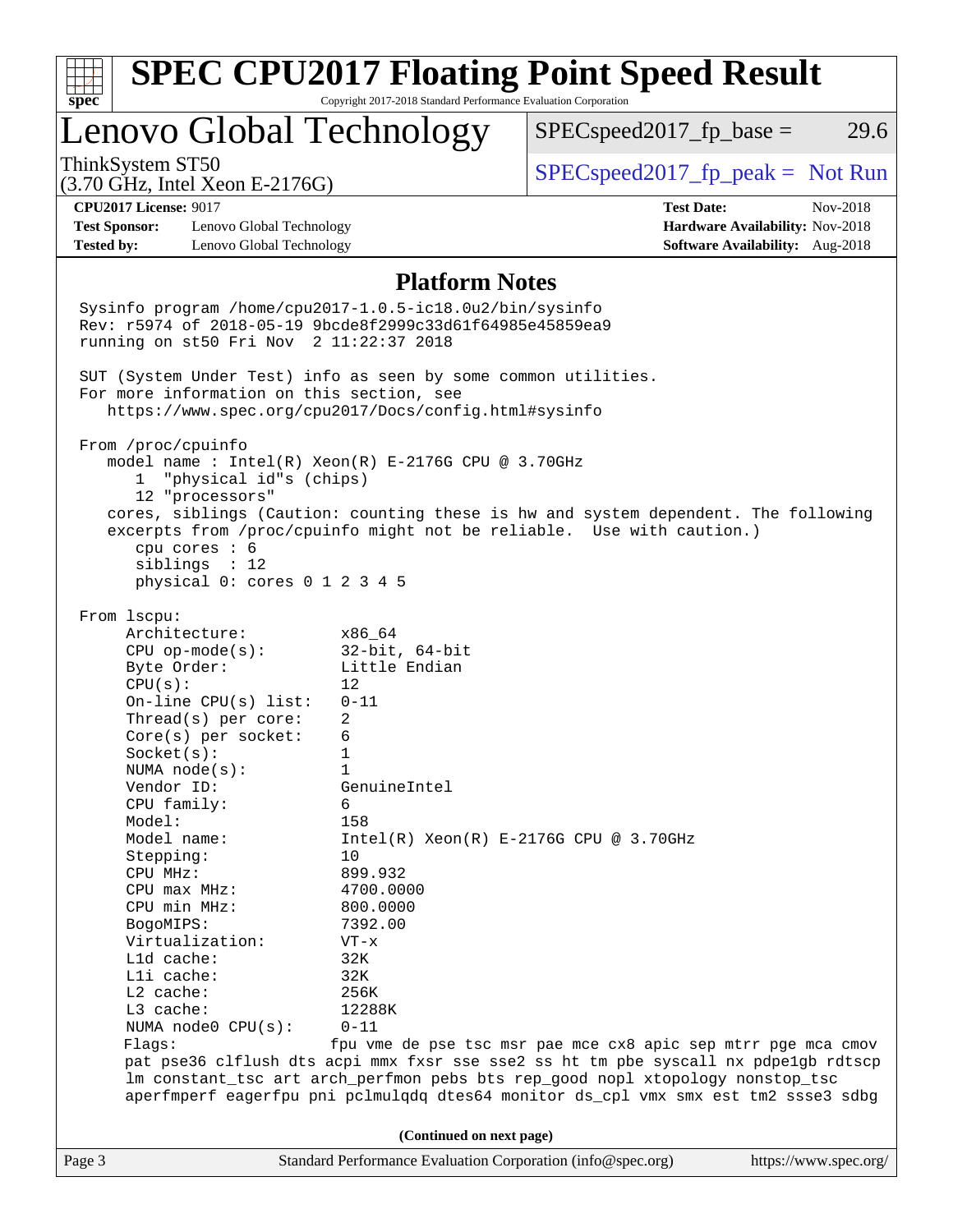| <b>SPEC CPU2017 Floating Point Speed Result</b>                                                                                                                                                                                                                                                                                                                                                                                        |                                  |                                        |  |  |  |  |
|----------------------------------------------------------------------------------------------------------------------------------------------------------------------------------------------------------------------------------------------------------------------------------------------------------------------------------------------------------------------------------------------------------------------------------------|----------------------------------|----------------------------------------|--|--|--|--|
| Copyright 2017-2018 Standard Performance Evaluation Corporation<br><b>spec</b>                                                                                                                                                                                                                                                                                                                                                         |                                  |                                        |  |  |  |  |
|                                                                                                                                                                                                                                                                                                                                                                                                                                        | Lenovo Global Technology         | 29.6<br>$SPEC speed2017_fp\_base =$    |  |  |  |  |
| ThinkSystem ST50                                                                                                                                                                                                                                                                                                                                                                                                                       | $(3.70$ GHz, Intel Xeon E-2176G) | $SPEC speed2017fr peak = Not Run$      |  |  |  |  |
| <b>CPU2017 License: 9017</b>                                                                                                                                                                                                                                                                                                                                                                                                           |                                  | <b>Test Date:</b><br>Nov-2018          |  |  |  |  |
| <b>Test Sponsor:</b>                                                                                                                                                                                                                                                                                                                                                                                                                   | Lenovo Global Technology         | <b>Hardware Availability: Nov-2018</b> |  |  |  |  |
| <b>Tested by:</b>                                                                                                                                                                                                                                                                                                                                                                                                                      | Lenovo Global Technology         | <b>Software Availability:</b> Aug-2018 |  |  |  |  |
| <b>Platform Notes (Continued)</b>                                                                                                                                                                                                                                                                                                                                                                                                      |                                  |                                        |  |  |  |  |
| fma cx16 xtpr pdcm pcid sse4_1 sse4_2 x2apic movbe popcnt tsc_deadline_timer aes<br>xsave avx f16c rdrand lahf_lm abm 3dnowprefetch epb intel_pt ssbd ibrs ibpb stibp<br>tpr_shadow vnmi flexpriority ept vpid fsgsbase tsc_adjust bmil hle avx2 smep bmi2<br>erms invpcid rtm mpx rdseed adx smap clflushopt xsaveopt xsavec xgetbvl dtherm ida<br>arat pln pts hwp hwp notify hwp act window hwp epp spec ctrl intel stibp flush lld |                                  |                                        |  |  |  |  |

 From numactl --hardware WARNING: a numactl 'node' might or might not correspond to a physical chip. available: 1 nodes (0)

 node 0 cpus: 0 1 2 3 4 5 6 7 8 9 10 11 node 0 size: 65371 MB node 0 free: 62865 MB node distances: node 0 0: 10 From /proc/meminfo MemTotal: 65807636 kB HugePages\_Total: 0 Hugepagesize: 2048 kB From /etc/\*release\* /etc/\*version\* os-release: NAME="Red Hat Enterprise Linux Server" VERSION="7.5 (Maipo)" ID="rhel" ID\_LIKE="fedora" VARIANT="Server" VARIANT\_ID="server" VERSION\_ID="7.5" PRETTY\_NAME="Red Hat Enterprise Linux Server 7.5 (Maipo)" redhat-release: Red Hat Enterprise Linux Server release 7.5 (Maipo) system-release: Red Hat Enterprise Linux Server release 7.5 (Maipo) system-release-cpe: cpe:/o:redhat:enterprise\_linux:7.5:ga:server uname -a: Linux st50 3.10.0-862.11.6.el7.x86\_64 #1 SMP Fri Aug 10 16:55:11 UTC 2018 x86\_64 x86\_64 x86\_64 GNU/Linux Kernel self-reported vulnerability status:

 CVE-2017-5754 (Meltdown): Mitigation: PTI CVE-2017-5753 (Spectre variant 1): Mitigation: Load fences, \_\_user pointer sanitization CVE-2017-5715 (Spectre variant 2): Mitigation: IBRS (kernel)

**(Continued on next page)**

 /proc/cpuinfo cache data cache size : 12288 KB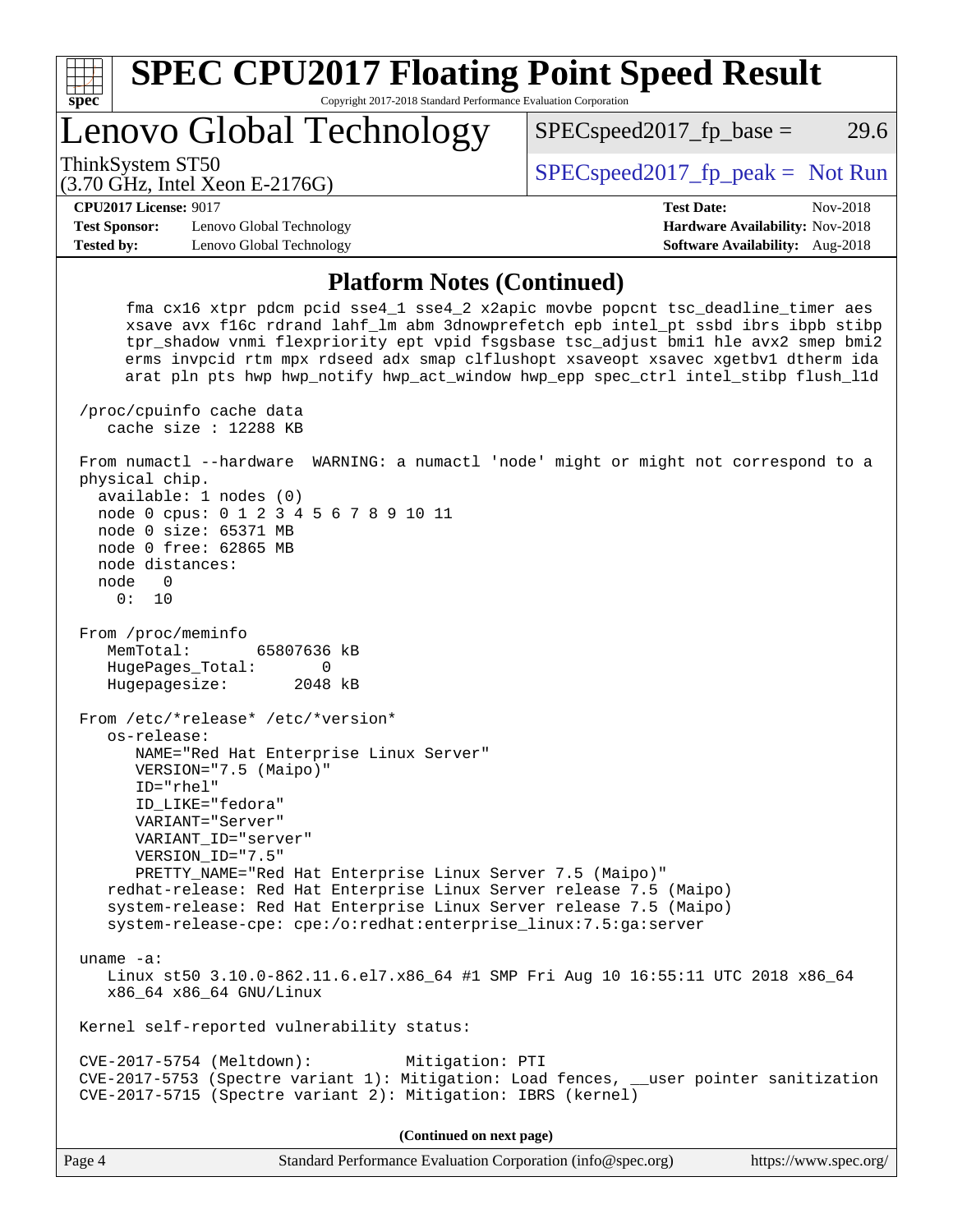| <b>SPEC CPU2017 Floating Point Speed Result</b><br>$spec^*$<br>Copyright 2017-2018 Standard Performance Evaluation Corporation                                                                                                                                                                                                                                                              |                                                                                                     |
|---------------------------------------------------------------------------------------------------------------------------------------------------------------------------------------------------------------------------------------------------------------------------------------------------------------------------------------------------------------------------------------------|-----------------------------------------------------------------------------------------------------|
| Lenovo Global Technology                                                                                                                                                                                                                                                                                                                                                                    | 29.6<br>$SPEC speed2017fr base =$                                                                   |
| ThinkSystem ST50<br>$(3.70 \text{ GHz}, \text{Intel Xeon E-2176G})$                                                                                                                                                                                                                                                                                                                         | $SPEC speed2017fr peak = Not Run$                                                                   |
| <b>CPU2017 License: 9017</b><br><b>Test Sponsor:</b><br>Lenovo Global Technology<br><b>Tested by:</b><br>Lenovo Global Technology                                                                                                                                                                                                                                                           | <b>Test Date:</b><br>Nov-2018<br>Hardware Availability: Nov-2018<br>Software Availability: Aug-2018 |
| <b>Platform Notes (Continued)</b>                                                                                                                                                                                                                                                                                                                                                           |                                                                                                     |
| $run-level$ 3 Nov 2 09:09                                                                                                                                                                                                                                                                                                                                                                   |                                                                                                     |
| SPEC is set to: /home/cpu2017-1.0.5-ic18.0u2<br>Filesystem Type Size Used Avail Use% Mounted on<br>/dev/sda2 xfs 381G 338G 43G 89% /home                                                                                                                                                                                                                                                    |                                                                                                     |
| Additional information from dmidecode follows. WARNING: Use caution when you interpret<br>this section. The 'dmidecode' program reads system data which is "intended to allow<br>hardware to be accurately determined", but the intent may not be met, as there are<br>frequent changes to hardware, firmware, and the "DMTF SMBIOS" standard.<br>BIOS LENOVO ITE101U 09/12/2018<br>Memory: |                                                                                                     |
| 4x SK Hynix HMA82GU7CJR8N-VK 16 GB 2 rank 2667<br>(End of data from sysinfo program)                                                                                                                                                                                                                                                                                                        |                                                                                                     |
|                                                                                                                                                                                                                                                                                                                                                                                             |                                                                                                     |
| <b>Compiler Version Notes</b>                                                                                                                                                                                                                                                                                                                                                               |                                                                                                     |
| CC 619.1bm_s(base) 638.imagick_s(base) 644.nab_s(base)                                                                                                                                                                                                                                                                                                                                      |                                                                                                     |
| icc (ICC) 18.0.2 20180210<br>Copyright (C) 1985-2018 Intel Corporation. All rights reserved.                                                                                                                                                                                                                                                                                                |                                                                                                     |
| 607.cactuBSSN s(base)<br>FC.<br>--------------                                                                                                                                                                                                                                                                                                                                              |                                                                                                     |
| icpc (ICC) 18.0.2 20180210<br>Copyright (C) 1985-2018 Intel Corporation. All rights reserved.<br>icc (ICC) 18.0.2 20180210                                                                                                                                                                                                                                                                  |                                                                                                     |
| Copyright (C) 1985-2018 Intel Corporation. All rights reserved.<br>ifort (IFORT) 18.0.2 20180210                                                                                                                                                                                                                                                                                            |                                                                                                     |
| Copyright (C) 1985-2018 Intel Corporation. All rights reserved.                                                                                                                                                                                                                                                                                                                             |                                                                                                     |
| FC 603.bwaves_s(base) 649.fotonik3d_s(base) 654.roms_s(base)                                                                                                                                                                                                                                                                                                                                |                                                                                                     |
| ifort (IFORT) 18.0.2 20180210<br>Copyright (C) 1985-2018 Intel Corporation. All rights reserved.                                                                                                                                                                                                                                                                                            |                                                                                                     |
| $CC$ 621.wrf_s(base) 627.cam4_s(base) 628.pop2_s(base)                                                                                                                                                                                                                                                                                                                                      |                                                                                                     |
| (Continued on next page)                                                                                                                                                                                                                                                                                                                                                                    |                                                                                                     |
| Page 5<br>Standard Performance Evaluation Corporation (info@spec.org)                                                                                                                                                                                                                                                                                                                       | https://www.spec.org/                                                                               |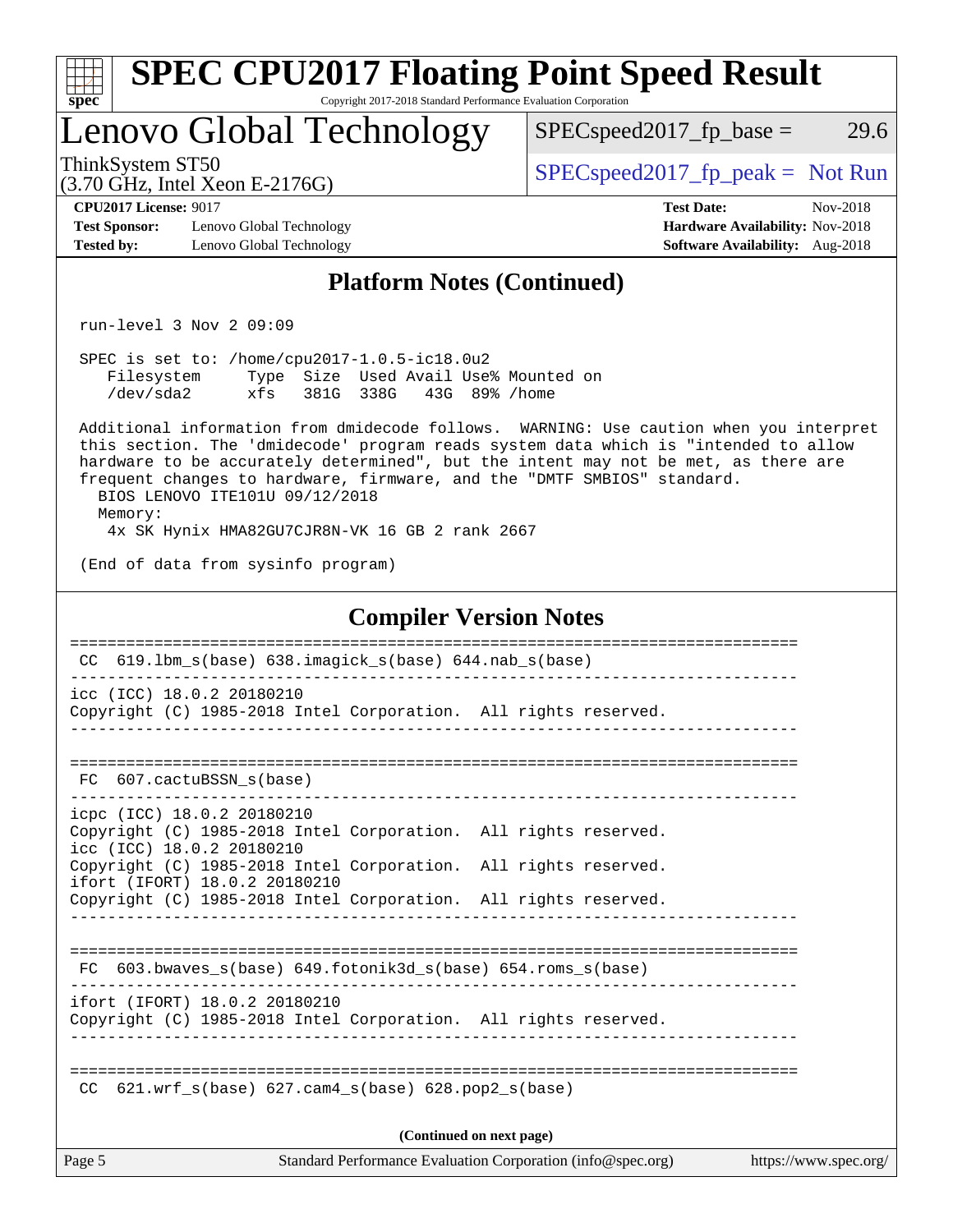

#### **[SPEC CPU2017 Floating Point Speed Result](http://www.spec.org/auto/cpu2017/Docs/result-fields.html#SPECCPU2017FloatingPointSpeedResult)** Copyright 2017-2018 Standard Performance Evaluation Corporation

## Lenovo Global Technology

 $SPEC speed2017<sub>fp</sub> base = 29.6$ 

(3.70 GHz, Intel Xeon E-2176G)

ThinkSystem ST50  $SPEC speed2017_f p_peak = Not Run$ 

**[Test Sponsor:](http://www.spec.org/auto/cpu2017/Docs/result-fields.html#TestSponsor)** Lenovo Global Technology **[Hardware Availability:](http://www.spec.org/auto/cpu2017/Docs/result-fields.html#HardwareAvailability)** Nov-2018 **[Tested by:](http://www.spec.org/auto/cpu2017/Docs/result-fields.html#Testedby)** Lenovo Global Technology **[Software Availability:](http://www.spec.org/auto/cpu2017/Docs/result-fields.html#SoftwareAvailability)** Aug-2018

**[CPU2017 License:](http://www.spec.org/auto/cpu2017/Docs/result-fields.html#CPU2017License)** 9017 **[Test Date:](http://www.spec.org/auto/cpu2017/Docs/result-fields.html#TestDate)** Nov-2018

### **[Compiler Version Notes \(Continued\)](http://www.spec.org/auto/cpu2017/Docs/result-fields.html#CompilerVersionNotes)**

------------------------------------------------------------------------------

ifort (IFORT) 18.0.2 20180210 Copyright (C) 1985-2018 Intel Corporation. All rights reserved. icc (ICC) 18.0.2 20180210 Copyright (C) 1985-2018 Intel Corporation. All rights reserved. ------------------------------------------------------------------------------

## **[Base Compiler Invocation](http://www.spec.org/auto/cpu2017/Docs/result-fields.html#BaseCompilerInvocation)**

[C benchmarks](http://www.spec.org/auto/cpu2017/Docs/result-fields.html#Cbenchmarks): [icc -m64 -std=c11](http://www.spec.org/cpu2017/results/res2018q4/cpu2017-20181113-09705.flags.html#user_CCbase_intel_icc_64bit_c11_33ee0cdaae7deeeab2a9725423ba97205ce30f63b9926c2519791662299b76a0318f32ddfffdc46587804de3178b4f9328c46fa7c2b0cd779d7a61945c91cd35)

[Fortran benchmarks](http://www.spec.org/auto/cpu2017/Docs/result-fields.html#Fortranbenchmarks): [ifort -m64](http://www.spec.org/cpu2017/results/res2018q4/cpu2017-20181113-09705.flags.html#user_FCbase_intel_ifort_64bit_24f2bb282fbaeffd6157abe4f878425411749daecae9a33200eee2bee2fe76f3b89351d69a8130dd5949958ce389cf37ff59a95e7a40d588e8d3a57e0c3fd751)

[Benchmarks using both Fortran and C](http://www.spec.org/auto/cpu2017/Docs/result-fields.html#BenchmarksusingbothFortranandC): [ifort -m64](http://www.spec.org/cpu2017/results/res2018q4/cpu2017-20181113-09705.flags.html#user_CC_FCbase_intel_ifort_64bit_24f2bb282fbaeffd6157abe4f878425411749daecae9a33200eee2bee2fe76f3b89351d69a8130dd5949958ce389cf37ff59a95e7a40d588e8d3a57e0c3fd751) [icc -m64 -std=c11](http://www.spec.org/cpu2017/results/res2018q4/cpu2017-20181113-09705.flags.html#user_CC_FCbase_intel_icc_64bit_c11_33ee0cdaae7deeeab2a9725423ba97205ce30f63b9926c2519791662299b76a0318f32ddfffdc46587804de3178b4f9328c46fa7c2b0cd779d7a61945c91cd35)

[Benchmarks using Fortran, C, and C++:](http://www.spec.org/auto/cpu2017/Docs/result-fields.html#BenchmarksusingFortranCandCXX) [icpc -m64](http://www.spec.org/cpu2017/results/res2018q4/cpu2017-20181113-09705.flags.html#user_CC_CXX_FCbase_intel_icpc_64bit_4ecb2543ae3f1412ef961e0650ca070fec7b7afdcd6ed48761b84423119d1bf6bdf5cad15b44d48e7256388bc77273b966e5eb805aefd121eb22e9299b2ec9d9) [icc -m64 -std=c11](http://www.spec.org/cpu2017/results/res2018q4/cpu2017-20181113-09705.flags.html#user_CC_CXX_FCbase_intel_icc_64bit_c11_33ee0cdaae7deeeab2a9725423ba97205ce30f63b9926c2519791662299b76a0318f32ddfffdc46587804de3178b4f9328c46fa7c2b0cd779d7a61945c91cd35) [ifort -m64](http://www.spec.org/cpu2017/results/res2018q4/cpu2017-20181113-09705.flags.html#user_CC_CXX_FCbase_intel_ifort_64bit_24f2bb282fbaeffd6157abe4f878425411749daecae9a33200eee2bee2fe76f3b89351d69a8130dd5949958ce389cf37ff59a95e7a40d588e8d3a57e0c3fd751)

### **[Base Portability Flags](http://www.spec.org/auto/cpu2017/Docs/result-fields.html#BasePortabilityFlags)**

 603.bwaves\_s: [-DSPEC\\_LP64](http://www.spec.org/cpu2017/results/res2018q4/cpu2017-20181113-09705.flags.html#suite_basePORTABILITY603_bwaves_s_DSPEC_LP64) 607.cactuBSSN\_s: [-DSPEC\\_LP64](http://www.spec.org/cpu2017/results/res2018q4/cpu2017-20181113-09705.flags.html#suite_basePORTABILITY607_cactuBSSN_s_DSPEC_LP64) 619.lbm\_s: [-DSPEC\\_LP64](http://www.spec.org/cpu2017/results/res2018q4/cpu2017-20181113-09705.flags.html#suite_basePORTABILITY619_lbm_s_DSPEC_LP64) 621.wrf\_s: [-DSPEC\\_LP64](http://www.spec.org/cpu2017/results/res2018q4/cpu2017-20181113-09705.flags.html#suite_basePORTABILITY621_wrf_s_DSPEC_LP64) [-DSPEC\\_CASE\\_FLAG](http://www.spec.org/cpu2017/results/res2018q4/cpu2017-20181113-09705.flags.html#b621.wrf_s_baseCPORTABILITY_DSPEC_CASE_FLAG) [-convert big\\_endian](http://www.spec.org/cpu2017/results/res2018q4/cpu2017-20181113-09705.flags.html#user_baseFPORTABILITY621_wrf_s_convert_big_endian_c3194028bc08c63ac5d04de18c48ce6d347e4e562e8892b8bdbdc0214820426deb8554edfa529a3fb25a586e65a3d812c835984020483e7e73212c4d31a38223) 627.cam4\_s: [-DSPEC\\_LP64](http://www.spec.org/cpu2017/results/res2018q4/cpu2017-20181113-09705.flags.html#suite_basePORTABILITY627_cam4_s_DSPEC_LP64) [-DSPEC\\_CASE\\_FLAG](http://www.spec.org/cpu2017/results/res2018q4/cpu2017-20181113-09705.flags.html#b627.cam4_s_baseCPORTABILITY_DSPEC_CASE_FLAG) 628.pop2\_s: [-DSPEC\\_LP64](http://www.spec.org/cpu2017/results/res2018q4/cpu2017-20181113-09705.flags.html#suite_basePORTABILITY628_pop2_s_DSPEC_LP64) [-DSPEC\\_CASE\\_FLAG](http://www.spec.org/cpu2017/results/res2018q4/cpu2017-20181113-09705.flags.html#b628.pop2_s_baseCPORTABILITY_DSPEC_CASE_FLAG) [-convert big\\_endian](http://www.spec.org/cpu2017/results/res2018q4/cpu2017-20181113-09705.flags.html#user_baseFPORTABILITY628_pop2_s_convert_big_endian_c3194028bc08c63ac5d04de18c48ce6d347e4e562e8892b8bdbdc0214820426deb8554edfa529a3fb25a586e65a3d812c835984020483e7e73212c4d31a38223) [-assume byterecl](http://www.spec.org/cpu2017/results/res2018q4/cpu2017-20181113-09705.flags.html#user_baseFPORTABILITY628_pop2_s_assume_byterecl_7e47d18b9513cf18525430bbf0f2177aa9bf368bc7a059c09b2c06a34b53bd3447c950d3f8d6c70e3faf3a05c8557d66a5798b567902e8849adc142926523472) 638.imagick\_s: [-DSPEC\\_LP64](http://www.spec.org/cpu2017/results/res2018q4/cpu2017-20181113-09705.flags.html#suite_basePORTABILITY638_imagick_s_DSPEC_LP64) 644.nab\_s: [-DSPEC\\_LP64](http://www.spec.org/cpu2017/results/res2018q4/cpu2017-20181113-09705.flags.html#suite_basePORTABILITY644_nab_s_DSPEC_LP64) 649.fotonik3d\_s: [-DSPEC\\_LP64](http://www.spec.org/cpu2017/results/res2018q4/cpu2017-20181113-09705.flags.html#suite_basePORTABILITY649_fotonik3d_s_DSPEC_LP64) 654.roms\_s: [-DSPEC\\_LP64](http://www.spec.org/cpu2017/results/res2018q4/cpu2017-20181113-09705.flags.html#suite_basePORTABILITY654_roms_s_DSPEC_LP64)

## **[Base Optimization Flags](http://www.spec.org/auto/cpu2017/Docs/result-fields.html#BaseOptimizationFlags)**

[C benchmarks](http://www.spec.org/auto/cpu2017/Docs/result-fields.html#Cbenchmarks):

```
-Wl,-z,muldefs -xCORE-AVX2 -ipo -O3 -no-prec-div -qopt-prefetch
-ffinite-math-only -qopt-mem-layout-trans=3 -qopenmp -DSPEC_OPENMP
-L/usr/local/je5.0.1-64/lib -ljemalloc
```
**(Continued on next page)**